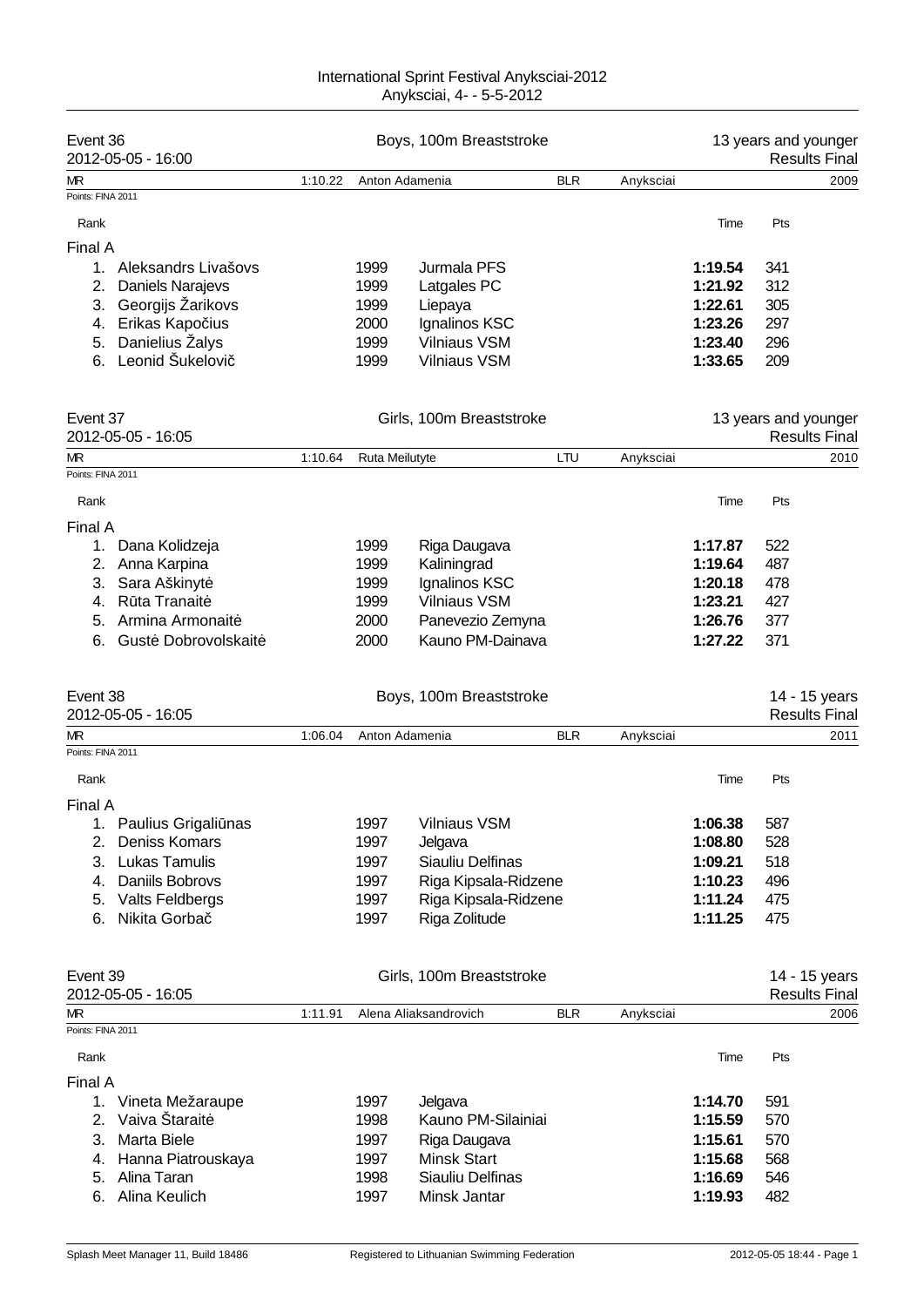| Event 40                |                                                  | Boys, 100m Breaststroke |                          |                                       |     |           | 16 - 17 years      |                                              |      |
|-------------------------|--------------------------------------------------|-------------------------|--------------------------|---------------------------------------|-----|-----------|--------------------|----------------------------------------------|------|
|                         | 2012-05-05 - 16:20                               |                         |                          |                                       |     |           |                    | <b>Results Fina</b>                          |      |
| МR<br>Points: FINA 2011 |                                                  | 1:02.17                 | <b>Aurimas Valaitis</b>  |                                       | LTU | Anyksciai |                    |                                              | 2005 |
|                         |                                                  |                         |                          |                                       |     |           |                    |                                              |      |
| Rank                    |                                                  |                         |                          |                                       |     |           | Time               | Pts                                          |      |
| Final A                 |                                                  |                         |                          |                                       |     |           |                    |                                              |      |
|                         | 1. Kalvis Laku s                                 |                         | 1995                     | Valmiera                              |     |           | 1:03.87            | 660                                          |      |
| 2.                      | Raman Karolik                                    |                         | 1995                     | Minsk CCOR                            |     |           | 1:04.53            | 639                                          |      |
| 3.                      | Mantas Auruškevi ius                             |                         | 1995                     | <b>Alytaus SRC</b>                    |     |           | 1:05.47            | 612                                          |      |
| 4.                      | Ilja Haritonovs                                  |                         | 1995                     | Jelgava                               |     |           | 1:06.89            | 574                                          |      |
| 5.                      | Povilas Strazdas                                 |                         | 1996                     | <b>Vilniaus VSM</b>                   |     |           | 1:07.47            | 559                                          |      |
| 6.                      | Yaraslau Voitsik                                 |                         | 1995                     | Minsk                                 |     |           | 1:07.61            | 556                                          |      |
|                         |                                                  |                         |                          |                                       |     |           |                    |                                              |      |
| Event 41                |                                                  |                         | Women, 100m Breaststroke |                                       |     |           | 16 years and older |                                              |      |
| МR                      | 2012-05-05 - 16:25                               | 1:09.25                 | Erika Bespalko           |                                       | LTU | Anyksciai |                    | <b>Results Fina</b>                          | 2009 |
| Points: FINA 2011       |                                                  |                         |                          |                                       |     |           |                    |                                              |      |
| Rank                    |                                                  |                         |                          |                                       |     |           | Time               | Pts                                          |      |
| Final A                 |                                                  |                         |                          |                                       |     |           |                    |                                              |      |
| 1.                      | Alona Ribakova                                   |                         | 1991                     | <b>Riga Delfins</b>                   |     |           | 1:10.03            | 717                                          |      |
| 2.                      | Erika Bespalko                                   |                         | 1989                     | Kauno Centro SM                       |     |           | 1:10.18            | 713                                          |      |
| 3.                      | Dovil Mikoli nait                                |                         | 1996                     | Ignalinos KSC                         |     |           | 1:12.05            | 659                                          |      |
| 4.                      | Alena Kvashenka                                  |                         | 1995                     | Minsk CCOR                            |     |           | 1:13.23            | 627                                          |      |
| 5.                      | Laura-Marija Randere                             |                         | 1995                     | Riga Kipsala-Ridzene                  |     |           | 1:14.63            | 593                                          |      |
| DSQ.                    | Tatsiana Arzhakhovskaya                          |                         | 1988                     | Baranovichi                           |     |           |                    |                                              |      |
|                         |                                                  |                         |                          |                                       |     |           |                    |                                              |      |
|                         |                                                  |                         |                          |                                       |     |           |                    |                                              |      |
| Event 42                |                                                  |                         |                          | Men, 100m Breaststroke                |     |           |                    | 18 years and older                           |      |
|                         | 2012-05-05 - 16:25                               |                         |                          |                                       |     |           |                    | <b>Results Final</b>                         |      |
| МR<br>Points: FINA 2011 |                                                  | 58.73                   |                          | <b>Edvinas Dautartas</b>              | LTU | Anyksciai |                    |                                              | 2009 |
| Rank                    |                                                  |                         |                          |                                       |     |           | Time               | Pts                                          |      |
| Final A                 |                                                  |                         |                          |                                       |     |           |                    |                                              |      |
| 1.                      |                                                  |                         |                          |                                       |     |           |                    |                                              |      |
| 2.                      | <b>Giedrius Titenis</b>                          |                         | 1989<br>1992             | Anyksciu Vandenis<br>Kauno PM-Dainava |     |           | 1:00.89<br>1:03.11 | 761<br>684                                   |      |
|                         | Vaidotas Blažys                                  |                         |                          |                                       |     |           |                    |                                              |      |
| 3.<br>4.                | <b>Fjodors Mjasojedovs</b><br>Marius Mikalauskas |                         | 1994                     | Riga Daugava                          |     |           | 1:04.28            | 647                                          |      |
|                         |                                                  |                         | 1994                     | Kauno Centro SM                       |     |           | 1:05.17            | 621                                          |      |
| 5.                      | Aliaksei Hayankou                                |                         | 1994                     | <b>Minsk Start</b>                    |     |           | 1:05.92            | 600                                          |      |
| <b>DSQ</b>              | Ilya Shymanovich                                 |                         | 1994                     | Minsk                                 |     |           |                    |                                              |      |
| Event 43                |                                                  |                         |                          |                                       |     |           |                    |                                              |      |
|                         | 2012-05-05 - 16:35                               |                         |                          | Boys, 50m Fly                         |     |           |                    | 13 years and younger<br><b>Results Final</b> |      |
| МR                      |                                                  | 27.90                   | Jevgenij Rogozin         |                                       | LTU | Anyksciai |                    |                                              | 2009 |
| Points: FINA 2011       |                                                  |                         |                          |                                       |     |           |                    |                                              |      |
| Rank                    |                                                  |                         |                          |                                       |     |           | Time               | Pts                                          |      |
| Final A                 |                                                  |                         |                          |                                       |     |           |                    |                                              |      |
| 1.                      | Ignas Sakalauskas                                |                         | 1999                     | Panevezio Zemyna                      |     |           | 30.08              | 380                                          |      |
| 2.                      | <b>Aleksandrs Saveljevs</b>                      |                         | 1999                     | Liepaya                               |     |           | 34.72              | 247                                          |      |
| 3.                      | Karolis Šidlauskas                               |                         | 1999                     | <b>Vilniaus VSM</b>                   |     |           | 34.75              | 246                                          |      |
| 4.                      | <b>Kirils Kuskovs</b>                            |                         | 1999                     | Jelgava                               |     |           | 34.98              | 242                                          |      |
| 5.                      | Sergejs Tišelovi s                               |                         | 2000                     | Jurmala PFS                           |     |           | 37.02              | 204                                          |      |
| 6.                      | Artemij Slivka                                   |                         | 2000                     | <b>Vilniaus VSM</b>                   |     |           | 40.22              | 159                                          |      |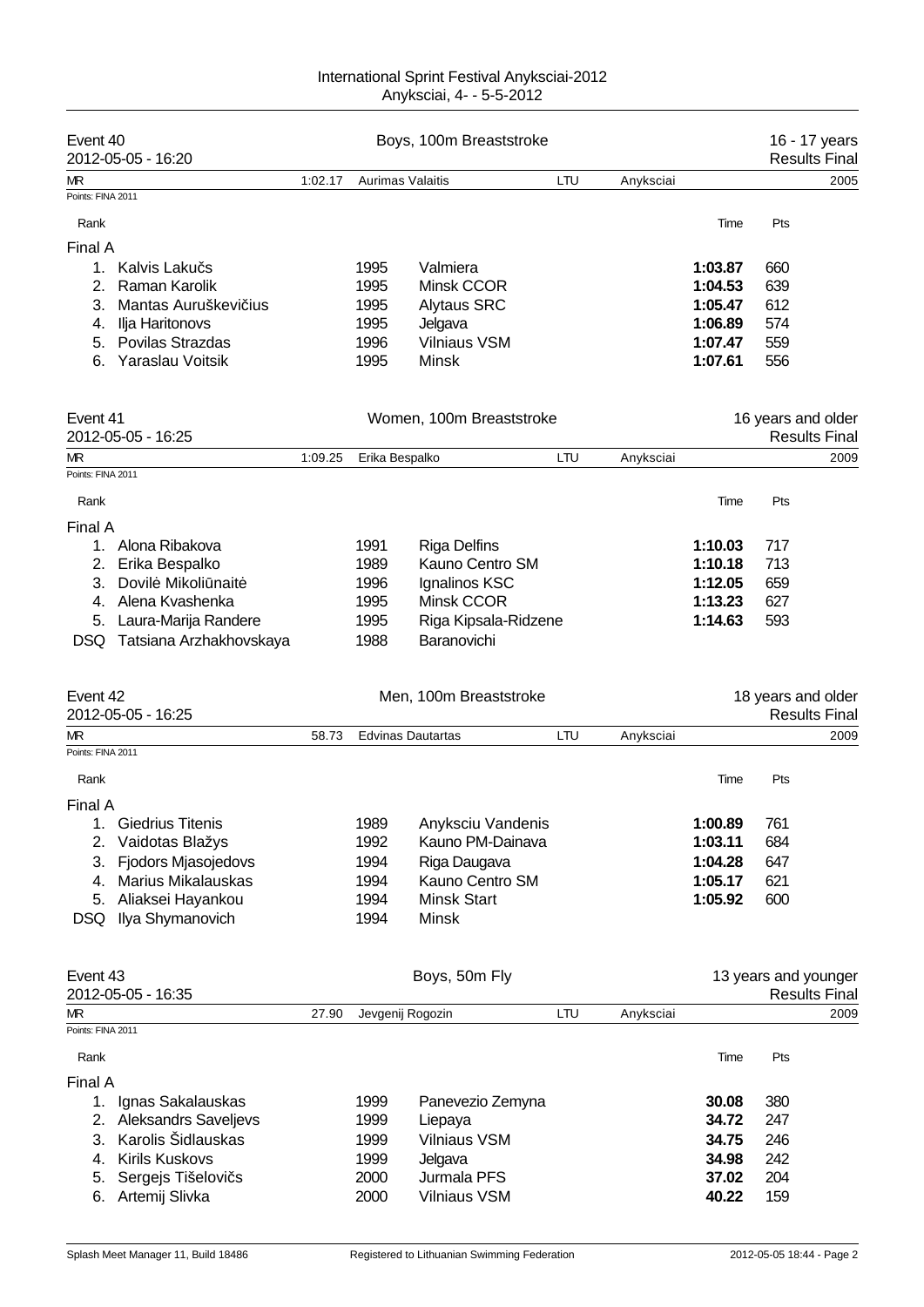| Event 44          | 2012-05-05 - 16:40     | Girls, 50m Fly |               |                       |     | 13 years and younger<br><b>Results Final</b> |       |     |                      |
|-------------------|------------------------|----------------|---------------|-----------------------|-----|----------------------------------------------|-------|-----|----------------------|
| МR                |                        | 29.25          |               | Giedre Grigonyte      | LTU | Anyksciai                                    |       |     | 2008                 |
| Points: FINA 2011 |                        |                |               |                       |     |                                              |       |     |                      |
| Rank              |                        |                |               |                       |     |                                              | Time  | Pts |                      |
| Final A           |                        |                |               |                       |     |                                              |       |     |                      |
| 1.                | Odrija Jasinovi a      |                | 1999          | Jurmala PFS           |     |                                              | 33.06 | 401 |                      |
| 2.                | Dominyka Rapšyt        |                | 1999          | Panevezio Zemyna      |     |                                              | 35.21 | 331 |                      |
|                   | 3. Anastasija Rogožina |                | 2001          | <b>Vilniaus VSM</b>   |     |                                              | 36.71 | 292 |                      |
| 4.                | Medein Žigil j t       |                | 2000          | <b>Vilniaus VSM</b>   |     |                                              | 37.58 | 273 |                      |
| 5.                | Aleksandra Osokina     |                | 1999          | Riga Daugava          |     |                                              | 38.18 | 260 |                      |
| 6.                | Jekaterina Smolina     |                | 2000          | Jurmala PFS           |     |                                              | 39.51 | 234 |                      |
|                   |                        |                |               |                       |     |                                              |       |     |                      |
| Event 45          |                        |                |               | Boys, 50m Fly         |     |                                              |       |     | 14 - 15 years        |
|                   | 2012-05-05 - 16:40     |                |               |                       |     |                                              |       |     | <b>Results Final</b> |
| МR                |                        | 25.77          |               | <b>Tadas Duskinas</b> | LTU | Anyksciai                                    |       |     | 2009                 |
| Points: FINA 2011 |                        |                |               |                       |     |                                              |       |     |                      |
| Rank              |                        |                |               |                       |     |                                              | Time  | Pts |                      |
| Final A           |                        |                |               |                       |     |                                              |       |     |                      |
| 1.                | <b>Emils Pone</b>      |                | 1997          | Riga Kipsala-Ridzene  |     |                                              | 26.59 | 551 |                      |
|                   | <b>Arturs Pesockis</b> |                | 1997          | <b>Riga Delfins</b>   |     |                                              | 26.67 | 546 |                      |
| 3.                | Artur Kudelko          |                | 1997          | Klaipedos Gintaras    |     |                                              | 27.37 | 505 |                      |
| 4.                | Paulius Grigali nas    |                | 1997          | <b>Vilniaus VSM</b>   |     |                                              | 27.68 | 488 |                      |
| 5.                | <b>Arvis Aigars</b>    |                | 1997          | Riga Daugava          |     |                                              | 28.01 | 471 |                      |
| 6.                | Vitali Miliashkevich   |                | 1997          | Minsk CCOR            |     |                                              | 28.16 | 463 |                      |
|                   |                        |                |               |                       |     |                                              |       |     |                      |
| Event 46          |                        |                |               | Girls, 50m Fly        |     |                                              |       |     | 14 - 15 years        |
|                   | 2012-05-05 - 16:40     |                |               |                       |     |                                              |       |     | <b>Results Final</b> |
| МR                |                        | 28.40          |               | Giedre Grigonyte      | LTU | Anyksciai                                    |       |     | 2010                 |
| Points: FINA 2011 |                        |                |               |                       |     |                                              |       |     |                      |
| Rank              |                        |                |               |                       |     |                                              | Time  | Pts |                      |
| Final A           |                        |                |               |                       |     |                                              |       |     |                      |
| 1.                | Darta Eleonora Dakse   |                | 1997          | Riga Kipsala-Ridzene  |     |                                              | 29.18 | 583 |                      |
| 2.                | Liubou Gartsman        |                | 1997          | Minsk Jantar          |     |                                              | 30.52 | 509 |                      |
| 3.                | Hanna Vasilyeva        |                | 1997          | <b>Minsk</b>          |     |                                              | 30.70 | 500 |                      |
| 4.                | Vineta Mežaraupe       |                | 1997          | Jelgava               |     |                                              | 30.84 | 494 |                      |
| 5.                | Natallia Sharko        |                | 1997          | <b>Minsk Start</b>    |     |                                              | 31.66 | 456 |                      |
| 6.                | Natallia Kliuchinskaya |                | 1997          | Minsk Start           |     |                                              | 31.85 | 448 |                      |
|                   |                        |                |               |                       |     |                                              |       |     |                      |
| Event 47          |                        |                |               | Boys, 50m Fly         |     |                                              |       |     | 16 - 17 years        |
|                   | 2012-05-05 - 16:55     |                |               |                       |     |                                              |       |     | <b>Results Final</b> |
| МR                |                        | 24.88          | Yahor Dodaleu |                       | LTU | Anyksciai                                    |       |     | 2010                 |
| Points: FINA 2011 |                        |                |               |                       |     |                                              |       |     |                      |
| Rank              |                        |                |               |                       |     |                                              | Time  | Pts |                      |
| Final A           |                        |                |               |                       |     |                                              |       |     |                      |
| 1.                | Janis Šaltans          |                | 1996          | Riga Kipsala-Ridzene  |     |                                              | 25.13 | 652 |                      |
| 2.                | Deividas Margevi ius   |                | 1995          | Kauno Centro SM       |     |                                              | 25.16 | 650 |                      |
| 3.                | Janis Manins           |                | 1995          | Jelgava               |     |                                              | 25.45 | 628 |                      |
| 4.                | Artjoms Scerbakovs     |                | 1995          | Jelgava               |     |                                              | 26.07 | 584 |                      |
| 5.                | <b>Arturs Storhs</b>   |                | 1995          | Riga Daugava          |     |                                              | 26.33 | 567 |                      |
| 6.                | Nikita Kudrjašovs      |                | 1995          | Jurmala PFS           |     |                                              | 26.94 | 529 |                      |
|                   |                        |                |               |                       |     |                                              |       |     |                      |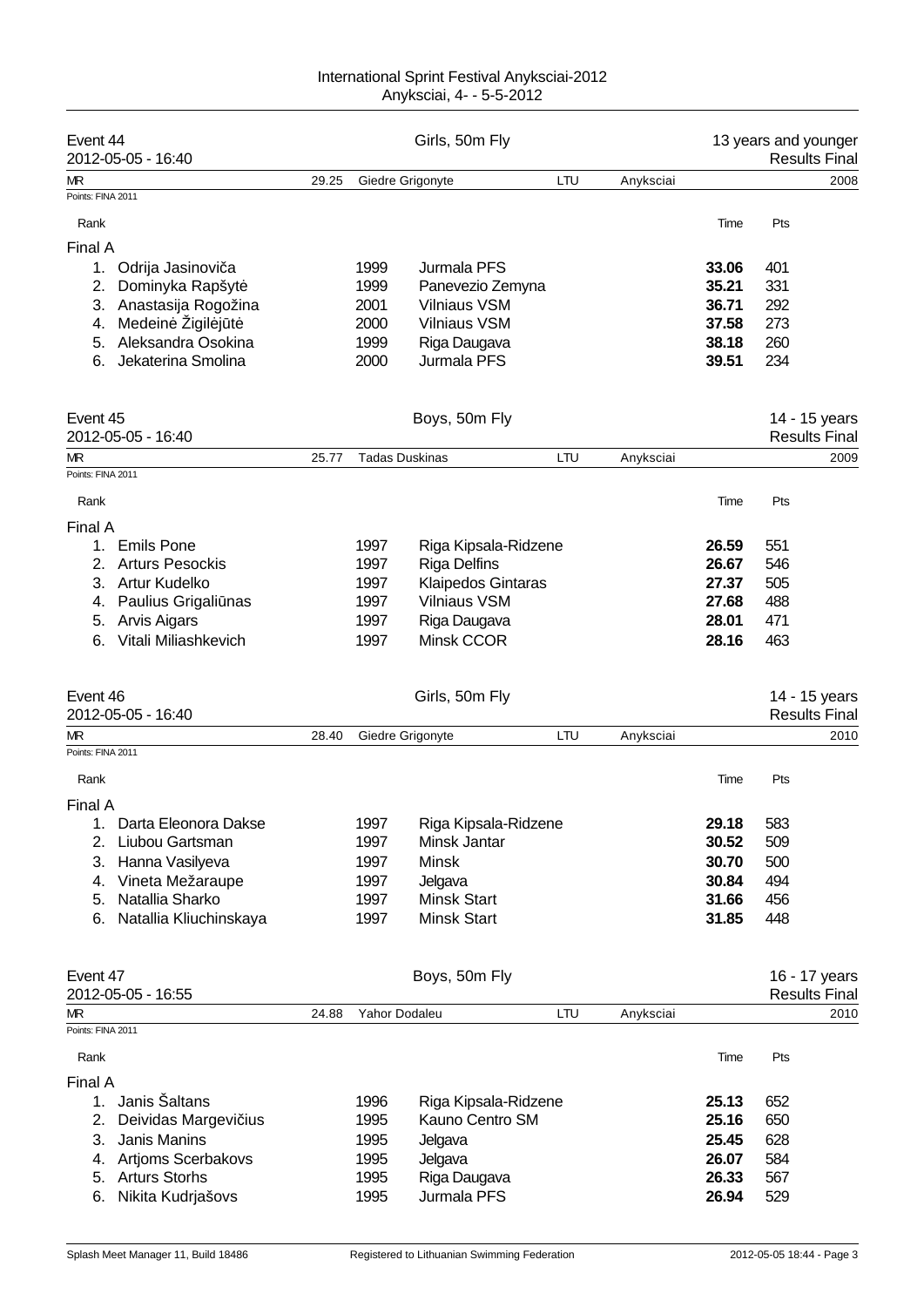| Event 48          | 2012-05-05 - 16:55        | Women, 50m Fly |               |                        |            |           | 16 years and older<br><b>Results Fina</b> |                      |                      |  |
|-------------------|---------------------------|----------------|---------------|------------------------|------------|-----------|-------------------------------------------|----------------------|----------------------|--|
| МR                |                           | 27.36          |               | Sviatlana Khahlova     | <b>BLR</b> | Anyksciai |                                           |                      | 2005                 |  |
| Points: FINA 2011 |                           |                |               |                        |            |           |                                           |                      |                      |  |
| Rank              |                           |                |               |                        |            |           | Time                                      | Pts                  |                      |  |
| Final A           |                           |                |               |                        |            |           |                                           |                      |                      |  |
| 1.                | Gabriela Nikitina         |                | 1994          | Riga Kipsala-Ridzene   |            |           | 27.71                                     | 681                  |                      |  |
| 2.                | Giedr Grigonyt            |                | 1995          | <b>Vilniaus VSM</b>    |            |           | 27.98                                     | 661                  |                      |  |
| 3.                | Simona Raudonyt           |                | 1995          | Siauliu Delfinas       |            |           | 28.69                                     | 613                  |                      |  |
| 4.                | Zane Tirumniece           |                | 1996          | Jelgava                |            |           | 29.10                                     | 588                  |                      |  |
| 5.                | Palina Mouka              |                | 1993          | <b>Minsk</b>           |            |           | 29.39                                     | 570                  |                      |  |
| 6.                | Krystsina Sukhalet        |                | 1996          | <b>Minsk Start</b>     |            |           | 30.54                                     | 508                  |                      |  |
|                   |                           |                |               |                        |            |           |                                           |                      |                      |  |
| Event 49          |                           |                |               | Men, 50m Fly           |            |           |                                           | 18 years and older   |                      |  |
|                   | 2012-05-05 - 17:00        |                |               |                        |            |           |                                           |                      | <b>Results Final</b> |  |
| МR                |                           | 24.15          |               | Romans Miloslavskis    | LAT        | Anyksciai |                                           |                      | 2009                 |  |
| Points: FINA 2011 |                           |                |               |                        |            |           |                                           |                      |                      |  |
| Rank              |                           |                |               |                        |            |           | Time                                      | Pts                  |                      |  |
| Final A           |                           |                |               |                        |            |           |                                           |                      |                      |  |
| 1.                | <b>Yahor Dodaleu</b>      |                | 1993          | <b>Minsk</b>           |            |           | 24.53                                     | 701                  |                      |  |
| 2.                | <b>Pavels Gribovskis</b>  |                | 1993          | Riga Kipsala-Ridzene   |            |           | 25.27                                     | 642                  |                      |  |
| 3.                | Irmantas Vernickas        |                | 1993          | Anyksciu Vandenis      |            |           | 25.28                                     | 641                  |                      |  |
| 4.                | Janis Freimanis           |                | 1992          | Jelgava                |            |           | 25.73                                     | 608                  |                      |  |
| 5.                | Andrzej Waszkewicz        |                | 1983          | Jelenia Gora           |            |           | 26.17                                     | 578                  |                      |  |
| 6.                | Jevgenijs Visockis        |                | 1993          | Liepaya                |            |           | 26.27                                     | 571                  |                      |  |
|                   |                           |                |               |                        |            |           |                                           |                      |                      |  |
| Event 50          | 2012-05-05 - 17:10        |                |               | Boys, 100m Backstroke  |            |           |                                           | 13 years and younger | <b>Results Final</b> |  |
| МR                |                           | 1:02.80        | Janis Saltans |                        | LAT        | Anyksciai |                                           |                      | 2009                 |  |
| Points: FINA 2011 |                           |                |               |                        |            |           |                                           |                      |                      |  |
| Rank              |                           |                |               |                        |            |           | Time                                      | Pts                  |                      |  |
| Final A           |                           |                |               |                        |            |           |                                           |                      |                      |  |
|                   | <b>Dzmitry Shkred</b>     |                | 1999          | Minsk                  |            |           | 1:10.52                                   | 334                  |                      |  |
| 2.                | Lukas Vasilius            |                | 1999          | Vilniaus VSM           |            |           | 1:10.96                                   | 328                  |                      |  |
|                   |                           |                |               |                        |            |           |                                           |                      |                      |  |
| 3.                | <b>Daniels Golubeckis</b> |                | 1999          | Liepaya                |            |           | 1:13.40                                   | 296                  |                      |  |
| 4.                | Leons Baldinš             |                | 1999          | Jurmala PFS            |            |           | 1:16.07                                   | 266                  |                      |  |
| 5.                | <b>Vladimirs Sinkus</b>   |                | 1999          | Jelgava                |            |           | 1:16.74                                   | 259                  |                      |  |
| 6.                | Georgijs Kornijenko       |                | 1999          | Jurmala PFS            |            |           | 1:18.39                                   | 243                  |                      |  |
| Event 51          |                           |                |               | Girls, 100m Backstroke |            |           |                                           | 13 years and younger |                      |  |
|                   | 2012-05-05 - 17:10        |                |               |                        |            |           |                                           |                      | <b>Results Final</b> |  |
| МR                |                           | 1:07.65        |               | Ugne Mazutaityte       | LTU        | Anyksciai |                                           |                      | 2010                 |  |
| Points: FINA 2011 |                           |                |               |                        |            |           |                                           |                      |                      |  |
| Rank              |                           |                |               |                        |            |           | Time                                      | Pts                  |                      |  |
| Final A           |                           |                |               |                        |            |           |                                           |                      |                      |  |
| 1.                | Arina Baikova             |                | 2000          | Jurmala PFS            |            |           | 1:13.48                                   | 424                  |                      |  |
| 2.                | Valerija Zlobina          |                | 1999          | Riga Daugava           |            |           | 1:18.80                                   | 344                  |                      |  |
| 3.                | Aist Razmait              |                |               | <b>Alytaus SRC</b>     |            |           |                                           | 339                  |                      |  |
|                   |                           |                | 1999          |                        |            |           | 1:19.15                                   |                      |                      |  |
| 4.                | Eva Liminovi              |                | 2000          | <b>Vilniaus VSM</b>    |            |           | 1:21.25                                   | 314                  |                      |  |
| 5.                | Darja Mam enko            |                | 2000          | <b>Vilniaus VSM</b>    |            |           | 1:24.90                                   | 275                  |                      |  |
| 6.                | Valerija žana-Zou-Mina    |                | 1999          | Liepaya                |            |           | 1:25.63                                   | 268                  |                      |  |
|                   |                           |                |               |                        |            |           |                                           |                      |                      |  |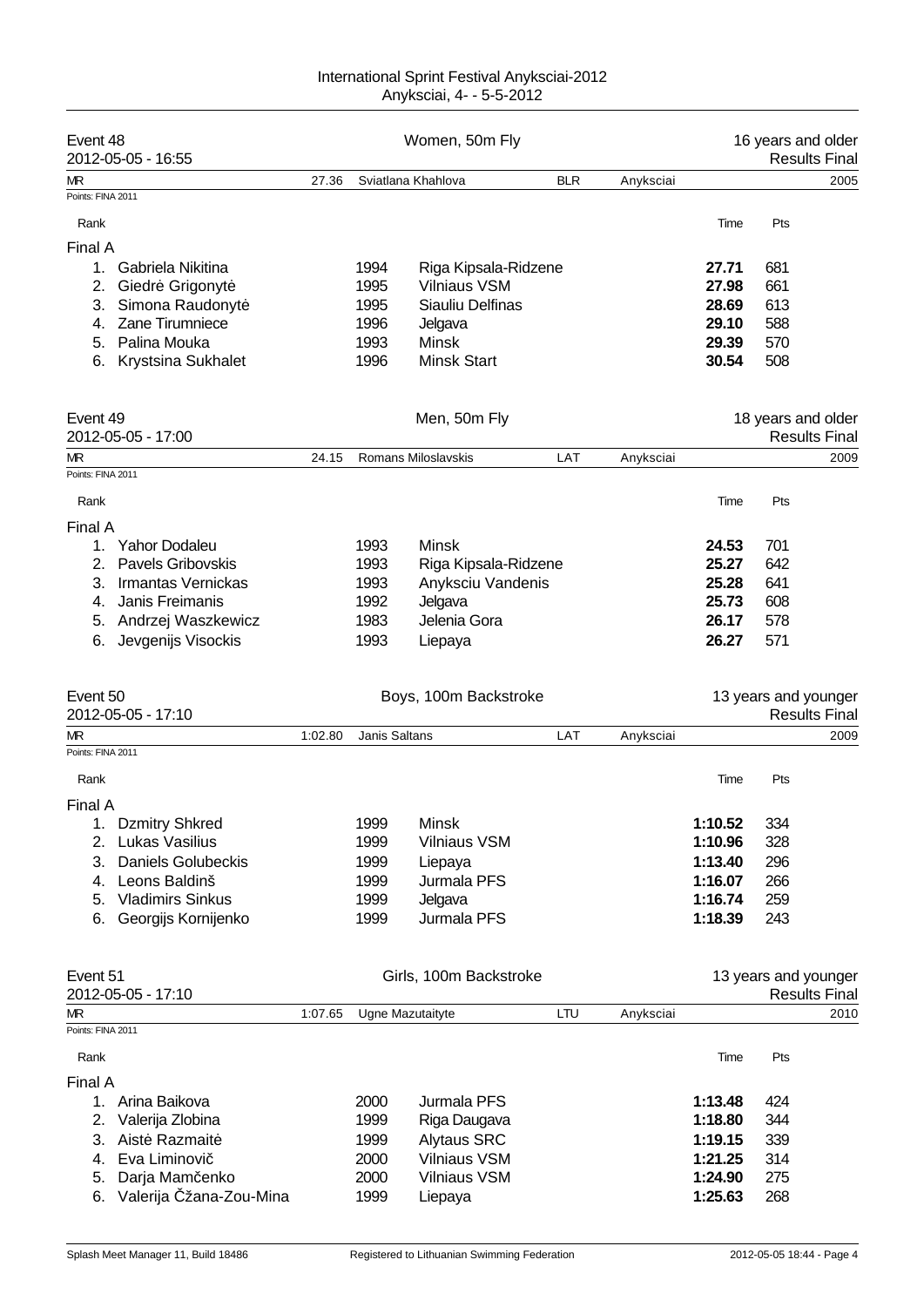| Event 52<br>Boys, 100m Backstroke<br>2012-05-05 - 17:15<br>LAT<br>56.95<br>Janis Saltans<br>Anyksciai<br>МR<br>Points: FINA 2011<br>Pts<br>Rank<br>Time<br>Final A<br>Minsk CCOR<br>1998<br>59.86<br>546<br>1.<br>Dzmitry Karpiza<br><b>Emils Pone</b><br>1997<br>1:00.92<br>518<br>2.<br>Riga Kipsala-Ridzene<br><b>Arturs Pesockis</b><br>1997<br>1:01.03<br>515<br>3.<br><b>Riga Delfins</b><br>Andrei Gussev<br>1997<br><b>SC NRK</b><br>1:02.78<br>473<br>4.<br>Ihar Vauchok<br>1998<br>Minsk Jantar<br>1:02.99<br>469<br>5.<br><b>Valery Smirnou</b><br>1997<br><b>Minsk Start</b><br>1:06.42<br>400<br>6.<br>Event 53<br>Girls, 100m Backstroke<br>1:03.87<br>Nadezhda Hancharyk<br><b>BLR</b><br>Anyksciai<br>Rank<br>Time<br>Pts<br>1997<br>Kauno PM-Silainiai<br>552<br>Martyna Karmazinait<br>1:07.32<br>1.<br>Darja Gorba a<br>1997<br>Riga Zolitude<br>1:07.41<br>549<br>2.<br>Nika Korbane<br>546<br>1998<br>1:07.54<br>3.<br>Liepaya<br>Egl Švedait<br>1998<br>Marijampoles SM<br>1:07.65<br>544<br>4.<br>Diana Seppenin<br>1998<br><b>SC NRK</b><br>1:10.79<br>474<br>5.<br>Hanna Mazzharava<br>1998<br>Minsk Jantar<br>1:13.32<br>427<br>6.<br>Boys, 100m Backstroke<br><b>BLR</b><br>56.05<br>Viktar Staselovich<br>Anyksciai<br>Time<br>Pts<br>Rank<br>Kalvis Laku s<br>1995<br>57.12<br>628<br>Valmiera<br><b>Eduards Lismanis</b><br>1995<br>Valmiera<br>58.06<br>598<br>2.<br>Pavel Savin<br><b>Minsk Start</b><br>578<br>3.<br>1996<br>58.75<br><b>Minsk Start</b><br>59.11<br>567<br>Maksim Dzialendzik<br>1996<br>4.<br>1:00.02<br>542<br>Andrej Dobrica<br>1995<br>Baranovichi<br>5.<br>530<br>Eimantas Ma<br>1995<br>Ignalinos KSC<br>1:00.46<br>6.<br>nas<br>16 years and older<br>Women, 100m Backstroke<br><b>Results Final</b><br>1:01.39<br>Aliaksandra Bas<br>BLR<br>Anyksciai<br>Time<br>Pts<br>Rank<br>Renate Tomilova<br><b>Riga Delfins</b><br>1:03.51<br>1.<br>1994<br>657<br>2.<br>Valeria Mihhailova<br><b>SC NRK</b><br>1:04.05<br>641<br>1995<br>1996<br><b>Minsk Start</b><br>1:05.63<br>595<br>3.<br>Nastassia Karakouskaya<br>Minsk CCOR<br>564<br>Dariya Anikevich<br>1996<br>1:06.81<br>4.<br>Zane Tirumniece<br>1996<br>1:07.46<br>548<br>5.<br>Jelgava<br>Jelena Fedorenko<br><b>Riga Delfins</b><br>1:11.09<br>468<br>6.<br>1996 |  |  |  |  |  |  |                                       |
|------------------------------------------------------------------------------------------------------------------------------------------------------------------------------------------------------------------------------------------------------------------------------------------------------------------------------------------------------------------------------------------------------------------------------------------------------------------------------------------------------------------------------------------------------------------------------------------------------------------------------------------------------------------------------------------------------------------------------------------------------------------------------------------------------------------------------------------------------------------------------------------------------------------------------------------------------------------------------------------------------------------------------------------------------------------------------------------------------------------------------------------------------------------------------------------------------------------------------------------------------------------------------------------------------------------------------------------------------------------------------------------------------------------------------------------------------------------------------------------------------------------------------------------------------------------------------------------------------------------------------------------------------------------------------------------------------------------------------------------------------------------------------------------------------------------------------------------------------------------------------------------------------------------------------------------------------------------------------------------------------------------------------------------------------------------------------------------------------------------------------------------------------------------------------------------------------------------------------------------------------------------------------------|--|--|--|--|--|--|---------------------------------------|
|                                                                                                                                                                                                                                                                                                                                                                                                                                                                                                                                                                                                                                                                                                                                                                                                                                                                                                                                                                                                                                                                                                                                                                                                                                                                                                                                                                                                                                                                                                                                                                                                                                                                                                                                                                                                                                                                                                                                                                                                                                                                                                                                                                                                                                                                                    |  |  |  |  |  |  | 14 - 15 years<br><b>Results Final</b> |
|                                                                                                                                                                                                                                                                                                                                                                                                                                                                                                                                                                                                                                                                                                                                                                                                                                                                                                                                                                                                                                                                                                                                                                                                                                                                                                                                                                                                                                                                                                                                                                                                                                                                                                                                                                                                                                                                                                                                                                                                                                                                                                                                                                                                                                                                                    |  |  |  |  |  |  | 2011                                  |
|                                                                                                                                                                                                                                                                                                                                                                                                                                                                                                                                                                                                                                                                                                                                                                                                                                                                                                                                                                                                                                                                                                                                                                                                                                                                                                                                                                                                                                                                                                                                                                                                                                                                                                                                                                                                                                                                                                                                                                                                                                                                                                                                                                                                                                                                                    |  |  |  |  |  |  |                                       |
|                                                                                                                                                                                                                                                                                                                                                                                                                                                                                                                                                                                                                                                                                                                                                                                                                                                                                                                                                                                                                                                                                                                                                                                                                                                                                                                                                                                                                                                                                                                                                                                                                                                                                                                                                                                                                                                                                                                                                                                                                                                                                                                                                                                                                                                                                    |  |  |  |  |  |  |                                       |
|                                                                                                                                                                                                                                                                                                                                                                                                                                                                                                                                                                                                                                                                                                                                                                                                                                                                                                                                                                                                                                                                                                                                                                                                                                                                                                                                                                                                                                                                                                                                                                                                                                                                                                                                                                                                                                                                                                                                                                                                                                                                                                                                                                                                                                                                                    |  |  |  |  |  |  |                                       |
|                                                                                                                                                                                                                                                                                                                                                                                                                                                                                                                                                                                                                                                                                                                                                                                                                                                                                                                                                                                                                                                                                                                                                                                                                                                                                                                                                                                                                                                                                                                                                                                                                                                                                                                                                                                                                                                                                                                                                                                                                                                                                                                                                                                                                                                                                    |  |  |  |  |  |  |                                       |
|                                                                                                                                                                                                                                                                                                                                                                                                                                                                                                                                                                                                                                                                                                                                                                                                                                                                                                                                                                                                                                                                                                                                                                                                                                                                                                                                                                                                                                                                                                                                                                                                                                                                                                                                                                                                                                                                                                                                                                                                                                                                                                                                                                                                                                                                                    |  |  |  |  |  |  |                                       |
|                                                                                                                                                                                                                                                                                                                                                                                                                                                                                                                                                                                                                                                                                                                                                                                                                                                                                                                                                                                                                                                                                                                                                                                                                                                                                                                                                                                                                                                                                                                                                                                                                                                                                                                                                                                                                                                                                                                                                                                                                                                                                                                                                                                                                                                                                    |  |  |  |  |  |  |                                       |
|                                                                                                                                                                                                                                                                                                                                                                                                                                                                                                                                                                                                                                                                                                                                                                                                                                                                                                                                                                                                                                                                                                                                                                                                                                                                                                                                                                                                                                                                                                                                                                                                                                                                                                                                                                                                                                                                                                                                                                                                                                                                                                                                                                                                                                                                                    |  |  |  |  |  |  |                                       |
|                                                                                                                                                                                                                                                                                                                                                                                                                                                                                                                                                                                                                                                                                                                                                                                                                                                                                                                                                                                                                                                                                                                                                                                                                                                                                                                                                                                                                                                                                                                                                                                                                                                                                                                                                                                                                                                                                                                                                                                                                                                                                                                                                                                                                                                                                    |  |  |  |  |  |  |                                       |
|                                                                                                                                                                                                                                                                                                                                                                                                                                                                                                                                                                                                                                                                                                                                                                                                                                                                                                                                                                                                                                                                                                                                                                                                                                                                                                                                                                                                                                                                                                                                                                                                                                                                                                                                                                                                                                                                                                                                                                                                                                                                                                                                                                                                                                                                                    |  |  |  |  |  |  |                                       |
| 2012-05-05 - 17:15<br>МR<br>Points: FINA 2011<br>Final A<br>Event 54<br>2012-05-05 - 17:30<br>МR<br>Points: FINA 2011<br>Final A<br>Event 55<br>2012-05-05 - 17:30<br>МR<br>Points: FINA 2011<br>Final A                                                                                                                                                                                                                                                                                                                                                                                                                                                                                                                                                                                                                                                                                                                                                                                                                                                                                                                                                                                                                                                                                                                                                                                                                                                                                                                                                                                                                                                                                                                                                                                                                                                                                                                                                                                                                                                                                                                                                                                                                                                                           |  |  |  |  |  |  | 14 - 15 years                         |
|                                                                                                                                                                                                                                                                                                                                                                                                                                                                                                                                                                                                                                                                                                                                                                                                                                                                                                                                                                                                                                                                                                                                                                                                                                                                                                                                                                                                                                                                                                                                                                                                                                                                                                                                                                                                                                                                                                                                                                                                                                                                                                                                                                                                                                                                                    |  |  |  |  |  |  | <b>Results Final</b>                  |
|                                                                                                                                                                                                                                                                                                                                                                                                                                                                                                                                                                                                                                                                                                                                                                                                                                                                                                                                                                                                                                                                                                                                                                                                                                                                                                                                                                                                                                                                                                                                                                                                                                                                                                                                                                                                                                                                                                                                                                                                                                                                                                                                                                                                                                                                                    |  |  |  |  |  |  | 2006                                  |
|                                                                                                                                                                                                                                                                                                                                                                                                                                                                                                                                                                                                                                                                                                                                                                                                                                                                                                                                                                                                                                                                                                                                                                                                                                                                                                                                                                                                                                                                                                                                                                                                                                                                                                                                                                                                                                                                                                                                                                                                                                                                                                                                                                                                                                                                                    |  |  |  |  |  |  |                                       |
|                                                                                                                                                                                                                                                                                                                                                                                                                                                                                                                                                                                                                                                                                                                                                                                                                                                                                                                                                                                                                                                                                                                                                                                                                                                                                                                                                                                                                                                                                                                                                                                                                                                                                                                                                                                                                                                                                                                                                                                                                                                                                                                                                                                                                                                                                    |  |  |  |  |  |  |                                       |
|                                                                                                                                                                                                                                                                                                                                                                                                                                                                                                                                                                                                                                                                                                                                                                                                                                                                                                                                                                                                                                                                                                                                                                                                                                                                                                                                                                                                                                                                                                                                                                                                                                                                                                                                                                                                                                                                                                                                                                                                                                                                                                                                                                                                                                                                                    |  |  |  |  |  |  |                                       |
|                                                                                                                                                                                                                                                                                                                                                                                                                                                                                                                                                                                                                                                                                                                                                                                                                                                                                                                                                                                                                                                                                                                                                                                                                                                                                                                                                                                                                                                                                                                                                                                                                                                                                                                                                                                                                                                                                                                                                                                                                                                                                                                                                                                                                                                                                    |  |  |  |  |  |  |                                       |
|                                                                                                                                                                                                                                                                                                                                                                                                                                                                                                                                                                                                                                                                                                                                                                                                                                                                                                                                                                                                                                                                                                                                                                                                                                                                                                                                                                                                                                                                                                                                                                                                                                                                                                                                                                                                                                                                                                                                                                                                                                                                                                                                                                                                                                                                                    |  |  |  |  |  |  |                                       |
|                                                                                                                                                                                                                                                                                                                                                                                                                                                                                                                                                                                                                                                                                                                                                                                                                                                                                                                                                                                                                                                                                                                                                                                                                                                                                                                                                                                                                                                                                                                                                                                                                                                                                                                                                                                                                                                                                                                                                                                                                                                                                                                                                                                                                                                                                    |  |  |  |  |  |  |                                       |
|                                                                                                                                                                                                                                                                                                                                                                                                                                                                                                                                                                                                                                                                                                                                                                                                                                                                                                                                                                                                                                                                                                                                                                                                                                                                                                                                                                                                                                                                                                                                                                                                                                                                                                                                                                                                                                                                                                                                                                                                                                                                                                                                                                                                                                                                                    |  |  |  |  |  |  |                                       |
|                                                                                                                                                                                                                                                                                                                                                                                                                                                                                                                                                                                                                                                                                                                                                                                                                                                                                                                                                                                                                                                                                                                                                                                                                                                                                                                                                                                                                                                                                                                                                                                                                                                                                                                                                                                                                                                                                                                                                                                                                                                                                                                                                                                                                                                                                    |  |  |  |  |  |  |                                       |
|                                                                                                                                                                                                                                                                                                                                                                                                                                                                                                                                                                                                                                                                                                                                                                                                                                                                                                                                                                                                                                                                                                                                                                                                                                                                                                                                                                                                                                                                                                                                                                                                                                                                                                                                                                                                                                                                                                                                                                                                                                                                                                                                                                                                                                                                                    |  |  |  |  |  |  |                                       |
|                                                                                                                                                                                                                                                                                                                                                                                                                                                                                                                                                                                                                                                                                                                                                                                                                                                                                                                                                                                                                                                                                                                                                                                                                                                                                                                                                                                                                                                                                                                                                                                                                                                                                                                                                                                                                                                                                                                                                                                                                                                                                                                                                                                                                                                                                    |  |  |  |  |  |  | 16 - 17 years<br><b>Results Final</b> |
|                                                                                                                                                                                                                                                                                                                                                                                                                                                                                                                                                                                                                                                                                                                                                                                                                                                                                                                                                                                                                                                                                                                                                                                                                                                                                                                                                                                                                                                                                                                                                                                                                                                                                                                                                                                                                                                                                                                                                                                                                                                                                                                                                                                                                                                                                    |  |  |  |  |  |  | 2011                                  |
|                                                                                                                                                                                                                                                                                                                                                                                                                                                                                                                                                                                                                                                                                                                                                                                                                                                                                                                                                                                                                                                                                                                                                                                                                                                                                                                                                                                                                                                                                                                                                                                                                                                                                                                                                                                                                                                                                                                                                                                                                                                                                                                                                                                                                                                                                    |  |  |  |  |  |  |                                       |
|                                                                                                                                                                                                                                                                                                                                                                                                                                                                                                                                                                                                                                                                                                                                                                                                                                                                                                                                                                                                                                                                                                                                                                                                                                                                                                                                                                                                                                                                                                                                                                                                                                                                                                                                                                                                                                                                                                                                                                                                                                                                                                                                                                                                                                                                                    |  |  |  |  |  |  |                                       |
|                                                                                                                                                                                                                                                                                                                                                                                                                                                                                                                                                                                                                                                                                                                                                                                                                                                                                                                                                                                                                                                                                                                                                                                                                                                                                                                                                                                                                                                                                                                                                                                                                                                                                                                                                                                                                                                                                                                                                                                                                                                                                                                                                                                                                                                                                    |  |  |  |  |  |  |                                       |
|                                                                                                                                                                                                                                                                                                                                                                                                                                                                                                                                                                                                                                                                                                                                                                                                                                                                                                                                                                                                                                                                                                                                                                                                                                                                                                                                                                                                                                                                                                                                                                                                                                                                                                                                                                                                                                                                                                                                                                                                                                                                                                                                                                                                                                                                                    |  |  |  |  |  |  |                                       |
|                                                                                                                                                                                                                                                                                                                                                                                                                                                                                                                                                                                                                                                                                                                                                                                                                                                                                                                                                                                                                                                                                                                                                                                                                                                                                                                                                                                                                                                                                                                                                                                                                                                                                                                                                                                                                                                                                                                                                                                                                                                                                                                                                                                                                                                                                    |  |  |  |  |  |  |                                       |
|                                                                                                                                                                                                                                                                                                                                                                                                                                                                                                                                                                                                                                                                                                                                                                                                                                                                                                                                                                                                                                                                                                                                                                                                                                                                                                                                                                                                                                                                                                                                                                                                                                                                                                                                                                                                                                                                                                                                                                                                                                                                                                                                                                                                                                                                                    |  |  |  |  |  |  |                                       |
|                                                                                                                                                                                                                                                                                                                                                                                                                                                                                                                                                                                                                                                                                                                                                                                                                                                                                                                                                                                                                                                                                                                                                                                                                                                                                                                                                                                                                                                                                                                                                                                                                                                                                                                                                                                                                                                                                                                                                                                                                                                                                                                                                                                                                                                                                    |  |  |  |  |  |  |                                       |
|                                                                                                                                                                                                                                                                                                                                                                                                                                                                                                                                                                                                                                                                                                                                                                                                                                                                                                                                                                                                                                                                                                                                                                                                                                                                                                                                                                                                                                                                                                                                                                                                                                                                                                                                                                                                                                                                                                                                                                                                                                                                                                                                                                                                                                                                                    |  |  |  |  |  |  |                                       |
|                                                                                                                                                                                                                                                                                                                                                                                                                                                                                                                                                                                                                                                                                                                                                                                                                                                                                                                                                                                                                                                                                                                                                                                                                                                                                                                                                                                                                                                                                                                                                                                                                                                                                                                                                                                                                                                                                                                                                                                                                                                                                                                                                                                                                                                                                    |  |  |  |  |  |  |                                       |
|                                                                                                                                                                                                                                                                                                                                                                                                                                                                                                                                                                                                                                                                                                                                                                                                                                                                                                                                                                                                                                                                                                                                                                                                                                                                                                                                                                                                                                                                                                                                                                                                                                                                                                                                                                                                                                                                                                                                                                                                                                                                                                                                                                                                                                                                                    |  |  |  |  |  |  |                                       |
|                                                                                                                                                                                                                                                                                                                                                                                                                                                                                                                                                                                                                                                                                                                                                                                                                                                                                                                                                                                                                                                                                                                                                                                                                                                                                                                                                                                                                                                                                                                                                                                                                                                                                                                                                                                                                                                                                                                                                                                                                                                                                                                                                                                                                                                                                    |  |  |  |  |  |  |                                       |
|                                                                                                                                                                                                                                                                                                                                                                                                                                                                                                                                                                                                                                                                                                                                                                                                                                                                                                                                                                                                                                                                                                                                                                                                                                                                                                                                                                                                                                                                                                                                                                                                                                                                                                                                                                                                                                                                                                                                                                                                                                                                                                                                                                                                                                                                                    |  |  |  |  |  |  |                                       |
|                                                                                                                                                                                                                                                                                                                                                                                                                                                                                                                                                                                                                                                                                                                                                                                                                                                                                                                                                                                                                                                                                                                                                                                                                                                                                                                                                                                                                                                                                                                                                                                                                                                                                                                                                                                                                                                                                                                                                                                                                                                                                                                                                                                                                                                                                    |  |  |  |  |  |  | 2007                                  |
|                                                                                                                                                                                                                                                                                                                                                                                                                                                                                                                                                                                                                                                                                                                                                                                                                                                                                                                                                                                                                                                                                                                                                                                                                                                                                                                                                                                                                                                                                                                                                                                                                                                                                                                                                                                                                                                                                                                                                                                                                                                                                                                                                                                                                                                                                    |  |  |  |  |  |  |                                       |
|                                                                                                                                                                                                                                                                                                                                                                                                                                                                                                                                                                                                                                                                                                                                                                                                                                                                                                                                                                                                                                                                                                                                                                                                                                                                                                                                                                                                                                                                                                                                                                                                                                                                                                                                                                                                                                                                                                                                                                                                                                                                                                                                                                                                                                                                                    |  |  |  |  |  |  |                                       |
|                                                                                                                                                                                                                                                                                                                                                                                                                                                                                                                                                                                                                                                                                                                                                                                                                                                                                                                                                                                                                                                                                                                                                                                                                                                                                                                                                                                                                                                                                                                                                                                                                                                                                                                                                                                                                                                                                                                                                                                                                                                                                                                                                                                                                                                                                    |  |  |  |  |  |  |                                       |
|                                                                                                                                                                                                                                                                                                                                                                                                                                                                                                                                                                                                                                                                                                                                                                                                                                                                                                                                                                                                                                                                                                                                                                                                                                                                                                                                                                                                                                                                                                                                                                                                                                                                                                                                                                                                                                                                                                                                                                                                                                                                                                                                                                                                                                                                                    |  |  |  |  |  |  |                                       |
|                                                                                                                                                                                                                                                                                                                                                                                                                                                                                                                                                                                                                                                                                                                                                                                                                                                                                                                                                                                                                                                                                                                                                                                                                                                                                                                                                                                                                                                                                                                                                                                                                                                                                                                                                                                                                                                                                                                                                                                                                                                                                                                                                                                                                                                                                    |  |  |  |  |  |  |                                       |
|                                                                                                                                                                                                                                                                                                                                                                                                                                                                                                                                                                                                                                                                                                                                                                                                                                                                                                                                                                                                                                                                                                                                                                                                                                                                                                                                                                                                                                                                                                                                                                                                                                                                                                                                                                                                                                                                                                                                                                                                                                                                                                                                                                                                                                                                                    |  |  |  |  |  |  |                                       |
|                                                                                                                                                                                                                                                                                                                                                                                                                                                                                                                                                                                                                                                                                                                                                                                                                                                                                                                                                                                                                                                                                                                                                                                                                                                                                                                                                                                                                                                                                                                                                                                                                                                                                                                                                                                                                                                                                                                                                                                                                                                                                                                                                                                                                                                                                    |  |  |  |  |  |  |                                       |
|                                                                                                                                                                                                                                                                                                                                                                                                                                                                                                                                                                                                                                                                                                                                                                                                                                                                                                                                                                                                                                                                                                                                                                                                                                                                                                                                                                                                                                                                                                                                                                                                                                                                                                                                                                                                                                                                                                                                                                                                                                                                                                                                                                                                                                                                                    |  |  |  |  |  |  |                                       |
|                                                                                                                                                                                                                                                                                                                                                                                                                                                                                                                                                                                                                                                                                                                                                                                                                                                                                                                                                                                                                                                                                                                                                                                                                                                                                                                                                                                                                                                                                                                                                                                                                                                                                                                                                                                                                                                                                                                                                                                                                                                                                                                                                                                                                                                                                    |  |  |  |  |  |  |                                       |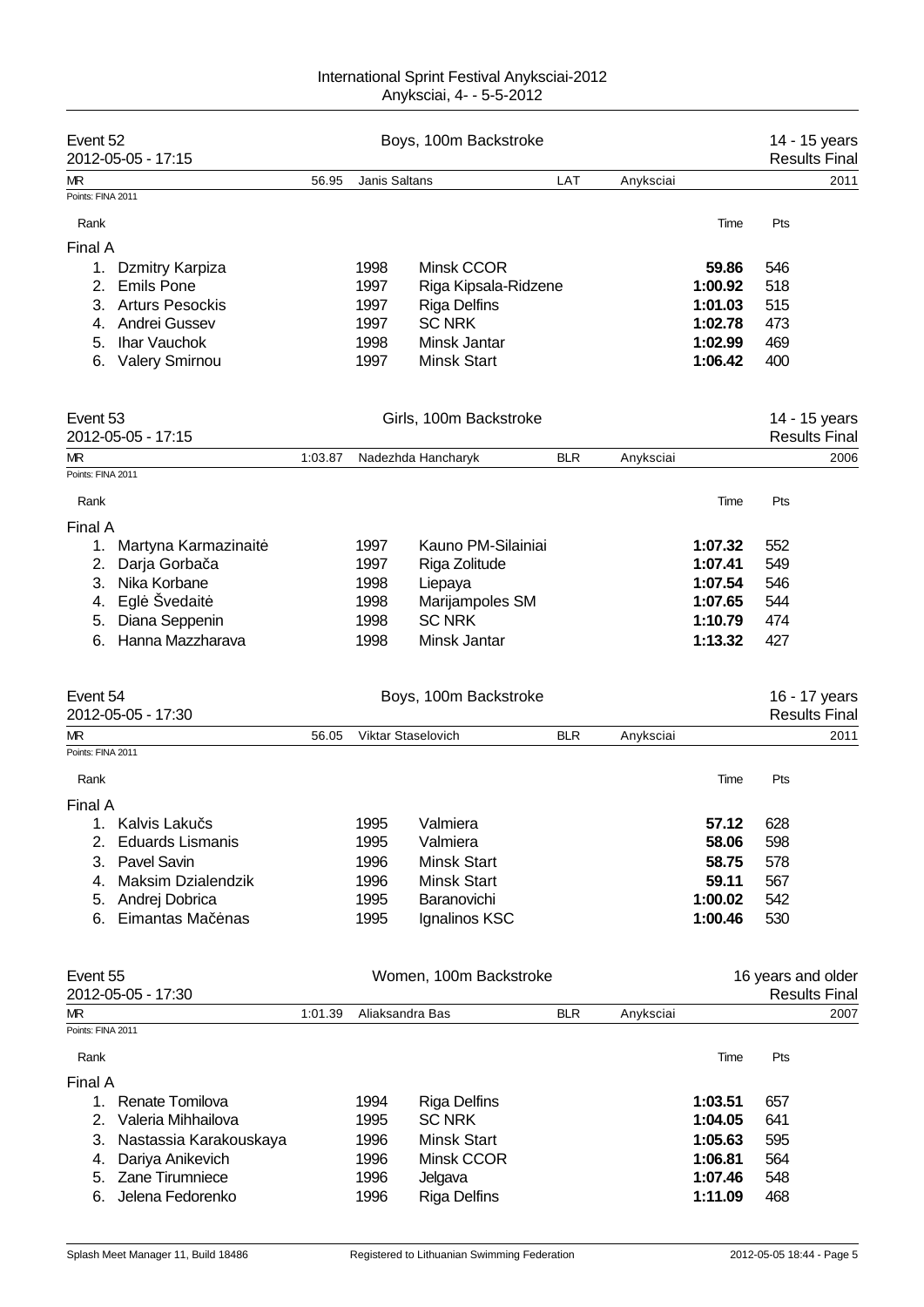| Event 56<br>2012-05-05 - 17:35    |       | Men, 100m Backstroke |                      |     |           |         | 18 years and older   | <b>Results Final</b> |
|-----------------------------------|-------|----------------------|----------------------|-----|-----------|---------|----------------------|----------------------|
| МR                                | 52.84 |                      | Vytautas Janusaitis  | LTU | Anyksciai |         |                      | 2008                 |
| Points: FINA 2011                 |       |                      |                      |     |           |         |                      |                      |
| Rank                              |       |                      |                      |     |           | Time    | Pts                  |                      |
| Final A                           |       |                      |                      |     |           |         |                      |                      |
| Viktar Staselovich<br>$1_{\cdot}$ |       | 1994                 | Minsk                |     |           | 53.92   | 747                  |                      |
| <b>Pavels Vilcans</b><br>2.       |       | 1990                 | Daugavpils BJSS      |     |           | 55.13   | 699                  |                      |
| <b>Justinas Bilis</b><br>3.       |       | 1992                 | Panevezio Zemyna     |     |           | 56.44   | 651                  |                      |
| 4. Girts Feldbergs                |       | 1993                 | Riga Kipsala-Ridzene |     |           | 56.97   | 633                  |                      |
| 5. Gytis Stankevi ius             |       | 1994                 | Kauno PM-Dainava     |     |           | 57.21   | 626                  |                      |
| Dmitrijs Zigunovs<br>6.           |       | 1993                 | Jelgava              |     |           | 1:01.03 | 515                  |                      |
|                                   |       |                      |                      |     |           |         |                      |                      |
| Event 57                          |       |                      | Boys, 50m Freestyle  |     |           |         | 13 years and younger |                      |
| 2012-05-05 - 17:45                |       |                      |                      |     |           |         |                      | <b>Results Final</b> |
| МR                                | 26.20 | Janis Saltans        |                      | LAT | Anyksciai |         |                      | 2009                 |
| Points: FINA 2011                 |       |                      |                      |     |           |         |                      |                      |
| Rank                              |       |                      |                      |     |           | Time    | Pts                  |                      |
| Final A                           |       |                      |                      |     |           |         |                      |                      |
| Ignas Sakalauskas<br>1.           |       | 1999                 | Panevezio Zemyna     |     |           | 27.46   | 404                  |                      |
| 2. Aleksandrs Livašovs            |       | 1999                 | Jurmala PFS          |     |           | 27.92   | 384                  |                      |
| 3. Lukas Vasilius                 |       | 1999                 | <b>Vilniaus VSM</b>  |     |           | 29.19   | 336                  |                      |
| Danielius Žalys<br>4.             |       | 1999                 | <b>Vilniaus VSM</b>  |     |           | 29.46   | 327                  |                      |
| <b>Daniels Narajevs</b><br>5.     |       | 1999                 | Latgales PC          |     |           | 30.34   | 299                  |                      |
| <b>Kirils Kuskovs</b><br>6.       |       | 1999                 | Jelgava              |     |           | 30.58   | 292                  |                      |
| Event 58                          |       |                      | Girls, 50m Freestyle |     |           |         | 13 years and younger |                      |
| 2012-05-05 - 17:45                |       |                      |                      |     |           |         |                      | <b>Results Final</b> |
| МR                                | 26.61 | Ruta Meilutyte       |                      | LTU | Anyksciai |         |                      | 2010                 |
| Points: FINA 2011                 |       |                      |                      |     |           |         |                      |                      |
| Rank                              |       |                      |                      |     |           | Time    | Pts                  |                      |
| Final A                           |       |                      |                      |     |           |         |                      |                      |
| Dana Kolidzeja<br>1.              |       | 1999                 | Riga Daugava         |     |           | 28.79   | 526                  |                      |
| Arina Baikova<br>2.               |       | 2000                 | Jurmala PFS          |     |           | 28.84   | 523                  |                      |
| 3.<br>Anna Karpina                |       | 1999                 | Kaliningrad          |     |           | 29.27   | 501                  |                      |
| Odrija Jasinovi a<br>4.           |       | 1999                 | Jurmala PFS          |     |           | 29.78   | 475                  |                      |
| Neringa Jagminait<br>5.           |       | 1999                 | <b>Vilniaus VSM</b>  |     |           | 30.12   | 459                  |                      |
| Viktorija Krupi evi i t<br>6.     |       | 1999                 | Vilniaus VSM         |     |           | 31.95   | 385                  |                      |
| Event 59                          |       |                      | Boys, 50m Freestyle  |     |           |         |                      | 14 - 15 years        |
| 2012-05-05 - 17:50                |       |                      |                      |     |           |         |                      | <b>Results Final</b> |
| МR                                | 23.87 | Janis Saltans        |                      | LAT | Anyksciai |         |                      | 2011                 |
| Points: FINA 2011                 |       |                      |                      |     |           |         |                      |                      |
| Rank                              |       |                      |                      |     |           | Time    | Pts                  |                      |
| Final A                           |       |                      |                      |     |           |         |                      |                      |
| Matas Bajorinas<br>1.             |       | 1997                 | <b>Vilniaus VSM</b>  |     |           | 25.74   | 490                  |                      |
| 2.<br>Jevgenijs Boicovs           |       | 1997                 | Jelgava              |     |           | 25.81   | 486                  |                      |
| 3. Arvis Aigars                   |       | 1997                 | Riga Daugava         |     |           | 25.91   | 480                  |                      |
| Artur Kudelko<br>4.               |       | 1997                 | Klaipedos Gintaras   |     |           | 25.96   | 478                  |                      |
| Andrei Gussev<br>5.               |       | 1997                 | <b>SC NRK</b>        |     |           | 26.10   | 470                  |                      |
| Leanid Yermakovich<br>6.          |       | 1997                 | <b>Minsk Start</b>   |     |           | 26.11   | 469                  |                      |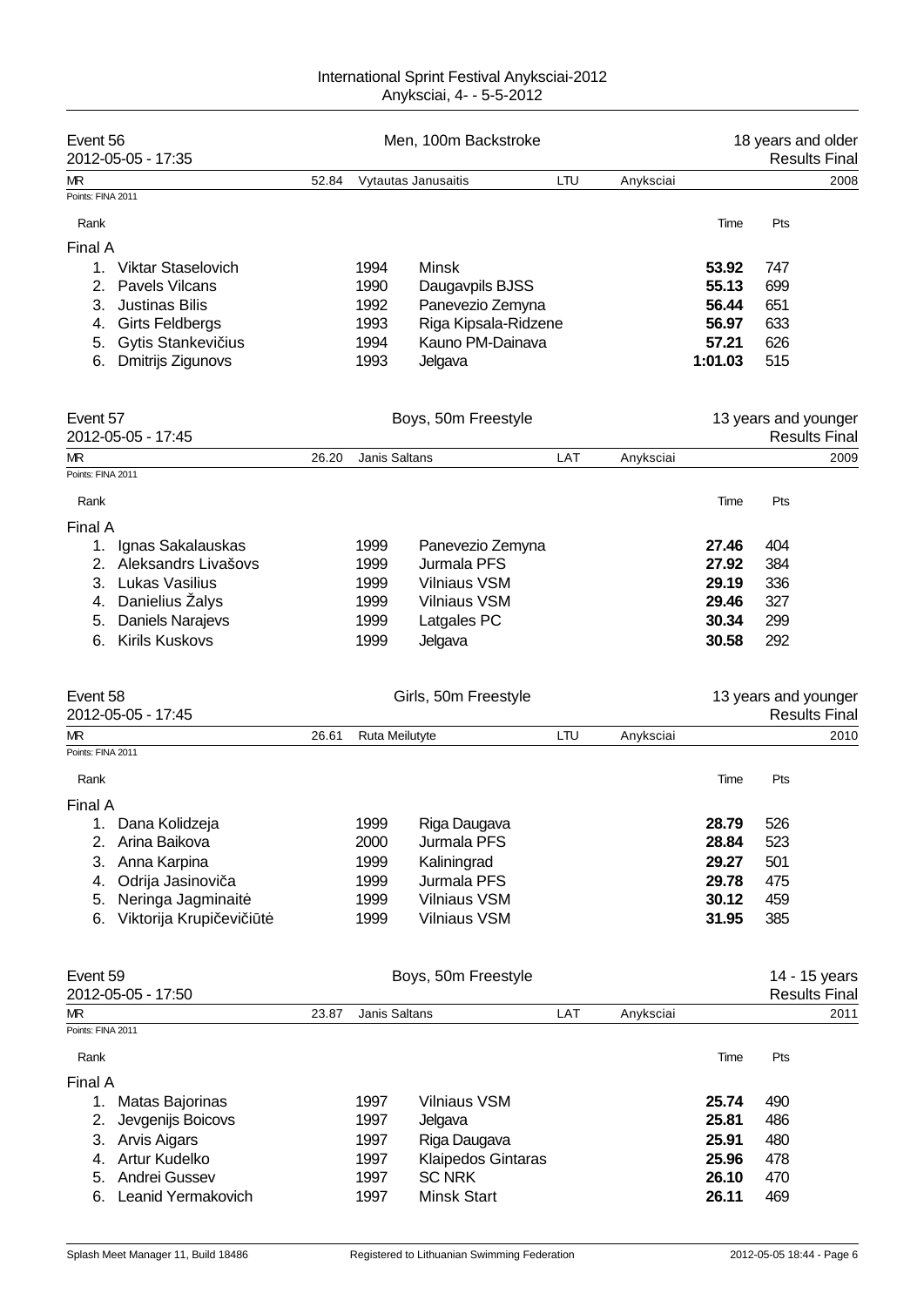| Event 60<br>2012-05-05 - 17:50             | Girls, 50m Freestyle |              |                          |            |           |                | 14 - 15 years<br><b>Results Final</b> |                      |
|--------------------------------------------|----------------------|--------------|--------------------------|------------|-----------|----------------|---------------------------------------|----------------------|
| МR                                         | 26.46                |              | Giedre Grigonyte         | LTU        | Anyksciai |                |                                       | 2010                 |
| Points: FINA 2011                          |                      |              |                          |            |           |                |                                       |                      |
| Rank                                       |                      |              |                          |            |           | Time           | Pts                                   |                      |
| Final A                                    |                      |              |                          |            |           |                |                                       |                      |
| 1.<br>Eva Gliožeryt                        |                      | 1997         | Siauliu Delfinas         |            |           | 26.86          | 648                                   |                      |
| leva Burneikyt<br>2.                       |                      | 1998         | Panevezio Zemyna         |            |           | 27.96          | 574                                   |                      |
| Vaiva Štarait<br>3.                        |                      | 1998         | Kauno PM-Silainiai       |            |           | 27.98          | 573                                   |                      |
| Darta Eleonora Dakse<br>4.                 |                      | 1997         | Riga Kipsala-Ridzene     |            |           | 28.12          | 565                                   |                      |
| Katsiarina Ramanouskaya<br>5.              |                      | 1997         | Minsk Start              |            |           | 28.30          | 554                                   |                      |
| Darja Gorba a<br>6.                        |                      | 1997         | Riga Zolitude            |            |           | 28.41          | 548                                   |                      |
|                                            |                      |              |                          |            |           |                |                                       |                      |
| Event 61                                   |                      |              | Boys, 50m Freestyle      |            |           |                |                                       | 16 - 17 years        |
| 2012-05-05 - 18:05                         |                      |              |                          |            |           |                |                                       | <b>Results Final</b> |
| МR                                         | 23.29                | Danas Rapšys |                          | LTU        | Anyksciai |                |                                       | 2012                 |
| Points: FINA 2011                          |                      |              |                          |            |           |                |                                       |                      |
| Rank                                       |                      |              |                          |            |           | Time           | Pts                                   |                      |
|                                            |                      |              |                          |            |           |                |                                       |                      |
| Final A                                    |                      |              |                          |            |           |                |                                       |                      |
| Danas Rapšys<br>1.                         |                      | 1995         | Panevezio Zemyna         |            |           | 23.24          | 666                                   |                      |
| <b>Meet Record</b>                         |                      |              |                          |            |           |                |                                       |                      |
| Janis Šaltans<br>2.                        |                      | 1996         | Riga Kipsala-Ridzene     |            |           | 23.27          | 663                                   |                      |
| Povilas Strazdas<br>З.                     |                      | 1996         | <b>Vilniaus VSM</b>      |            |           | 23.93          | 610                                   |                      |
| Deividas Margevi ius<br>4.                 |                      | 1995         | Kauno Centro SM          |            |           | 24.01          | 604                                   |                      |
| <b>Martins Danisevics</b><br>5.            |                      | 1995         | Riga Kipsala-Ridzene     |            |           | 24.03          | 602                                   |                      |
| Lukas Pranckevi ius<br>6.                  |                      | 1995         | Kauno PM-Silainiai       |            |           | 24.48          | 570                                   |                      |
| Event 62                                   |                      |              | Women, 50m Freestyle     |            |           |                | 16 years and older                    |                      |
| 2012-05-05 - 18:05                         |                      |              |                          |            |           |                |                                       | <b>Results Final</b> |
| МR                                         | 24.85                |              | Aliaksandra Herasimenia  | <b>BLR</b> | Anyksciai |                |                                       | 2003                 |
| Points: FINA 2011                          |                      |              |                          |            |           |                |                                       |                      |
| Rank                                       |                      |              |                          |            |           | Time           | Pts                                   |                      |
| Final A                                    |                      |              |                          |            |           |                |                                       |                      |
| 1.                                         |                      | 1994         |                          |            |           | 26.30          | 690                                   |                      |
| Gabriela Nikitina                          |                      |              | Riga Kipsala-Ridzene     |            |           |                |                                       |                      |
| 2.<br>Gundega Jankovska<br>3.              |                      | 1995<br>1995 | Jelgava<br>Valmiera      |            |           | 26.83<br>27.13 | 650<br>629                            |                      |
| Sindija Silina<br>Valeria Mihhailova<br>4. |                      | 1995         | <b>SC NRK</b>            |            |           | 27.48          | 605                                   |                      |
| Joana Ulyt<br>5.                           |                      | 1995         | Panevezio Zemyna         |            |           | 27.93          | 576                                   |                      |
| Neringa Sal i t<br>6.                      |                      | 1994         | Kauno PM-Silainiai       |            |           | 28.32          | 553                                   |                      |
|                                            |                      |              |                          |            |           |                |                                       |                      |
| Event 63                                   |                      |              | Men, 50m Freestyle       |            |           |                | 18 years and older                    |                      |
| 2012-05-05 - 18:05                         |                      |              |                          |            |           |                |                                       | <b>Results Final</b> |
| МR                                         | 22.66                |              | <b>Rolandas Gimbutis</b> | LTU        | Anyksciai |                |                                       | 2001                 |
| Points: FINA 2011                          |                      |              |                          |            |           |                |                                       |                      |
| Rank                                       |                      |              |                          |            |           | Time           | Pts                                   |                      |
| Final A                                    |                      |              |                          |            |           |                |                                       |                      |
| <b>Justinas Bilis</b><br>1.                |                      | 1992         | Panevezio Zemyna         |            |           | 23.15          | 674                                   |                      |
| 2.<br>Irmantas Vernickas                   |                      | 1993         | Anyksciu Vandenis        |            |           | 23.22          | 668                                   |                      |
| 3.<br>Pavels Gribovskis                    |                      | 1993         | Riga Kipsala-Ridzene     |            |           | 23.72          | 626                                   |                      |
| Janis Freimanis<br>4.                      |                      | 1992         | Jelgava                  |            |           | 23.87          | 615                                   |                      |
| Deividas Grigalionis<br>5.                 |                      | 1994         | Panevezio Zemyna         |            |           | 23.90          | 612                                   |                      |
| Jevgenijs Visockis<br>6.                   |                      | 1993         | Liepaya                  |            |           | 23.91          | 611                                   |                      |
|                                            |                      |              |                          |            |           |                |                                       |                      |